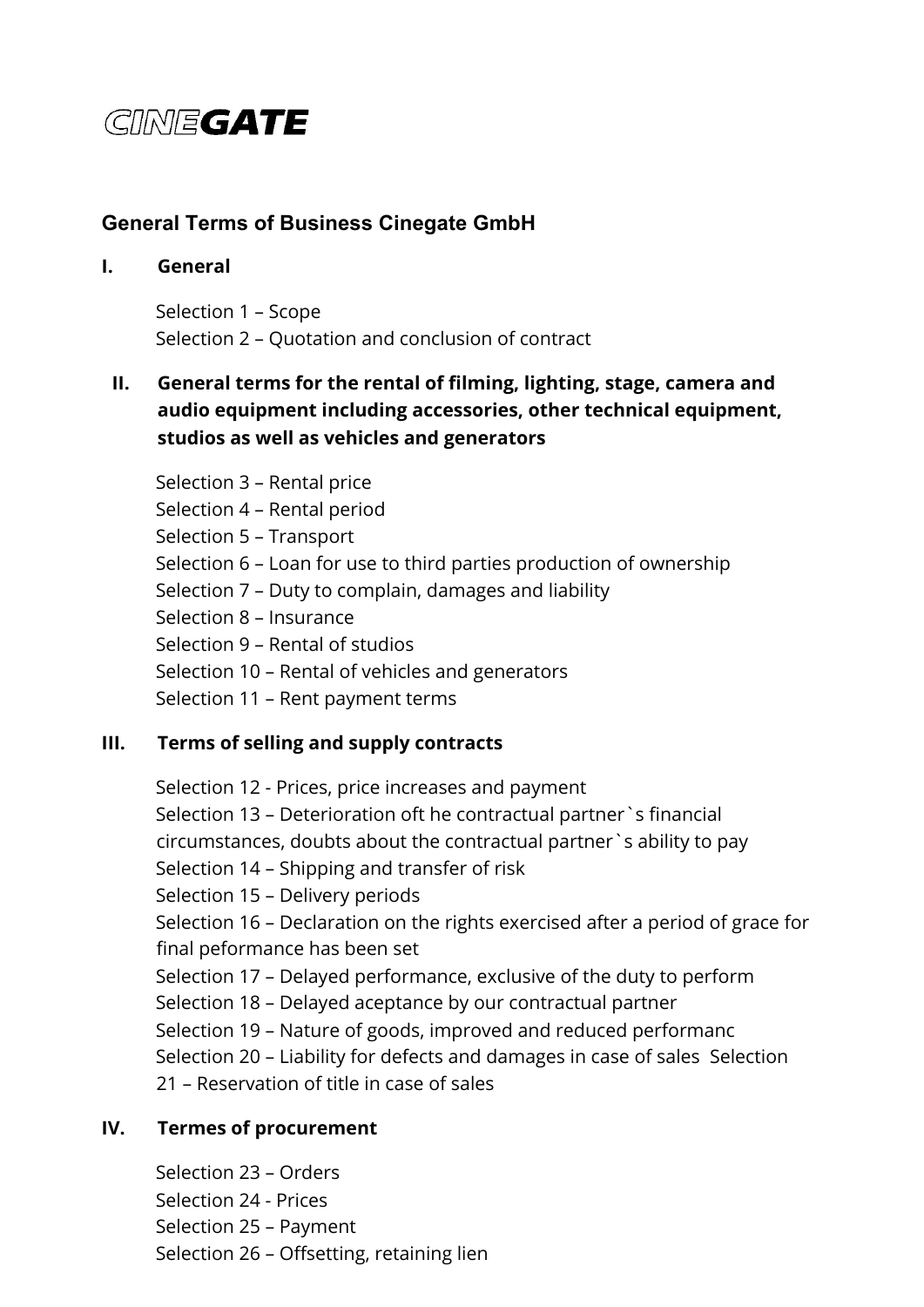Selection 27 – Delivery and transfer of risk Selection 28 – Delivery dates, call-offs Selection 29 – Liability for defects Selection 30 – Damages due to delay, damages in lieu of full performance Selection 31 – Product liability Selection 32 – Industrial property rights Selection 33 - Moulds and tools, documents, secrecy

## **V. Concluding provisions**

Selection 34 – Place of performance, jurisdiction, applicable law

### **I. General**

**Section 1 Scope** 

1. Our General Terms of Business shall apply exclusively to transactions with business entities or entrepreneurs as defined by Section 310 of the German Civil Code (BGB).

2. The present terms shall apply to all our contracts, deliveries and other services, unless they are modified or excluded with our express written consent. They shall, in particular, also apply to services provided by us without reservation while being unaware of diverging terms being stipulated by our contractual partners. Any general terms of business stipulated by our contractual partners shall only apply if their validity is confirmed by us in writing.

3. Our terms shall also govern all future contracts and orders even if this text is not sent again to our contractual partner with our quotation or confirmation of order.

#### **Section 2 Quotation and conclusion of contract**

1. Our quotations shall be without engagement. Contracts and other agreements shall only become binding through our written confirmation or our performance.

2. All agreements between us and our contractual partners shall be concluded in writing. All agreements - including subsequent ones - shall only become valid with our written confirmation; the power of attorney held by our employees or representatives shall be limited in this respect.

Our failure to object to commercial letters of confirmation sent by a contractual partner shall not be construed as a tacit agreement to a contract whose contents diverges from our own written confirmations and our other written declarations.

### **II. General terms for the rental of filming, lighting, stage, camera and audio equipment including accessories, other technical equipment, studios as well as vehicles and generators**

#### **Section 3 Rental price**

Unless agreed otherwise in writing, the price for the rental of our equipment shall be the price stated in our price list valid at the time of concluding the contract.

All prices are shown exclusive of value added tax payable at the rate prevailing at the end of the rental period. Our quotation shall remain binding for a period of two weeks from the date of its issuance. All equipment offered shall, however, be subject to technical modifications. The full rental price shall be payable for equipment sets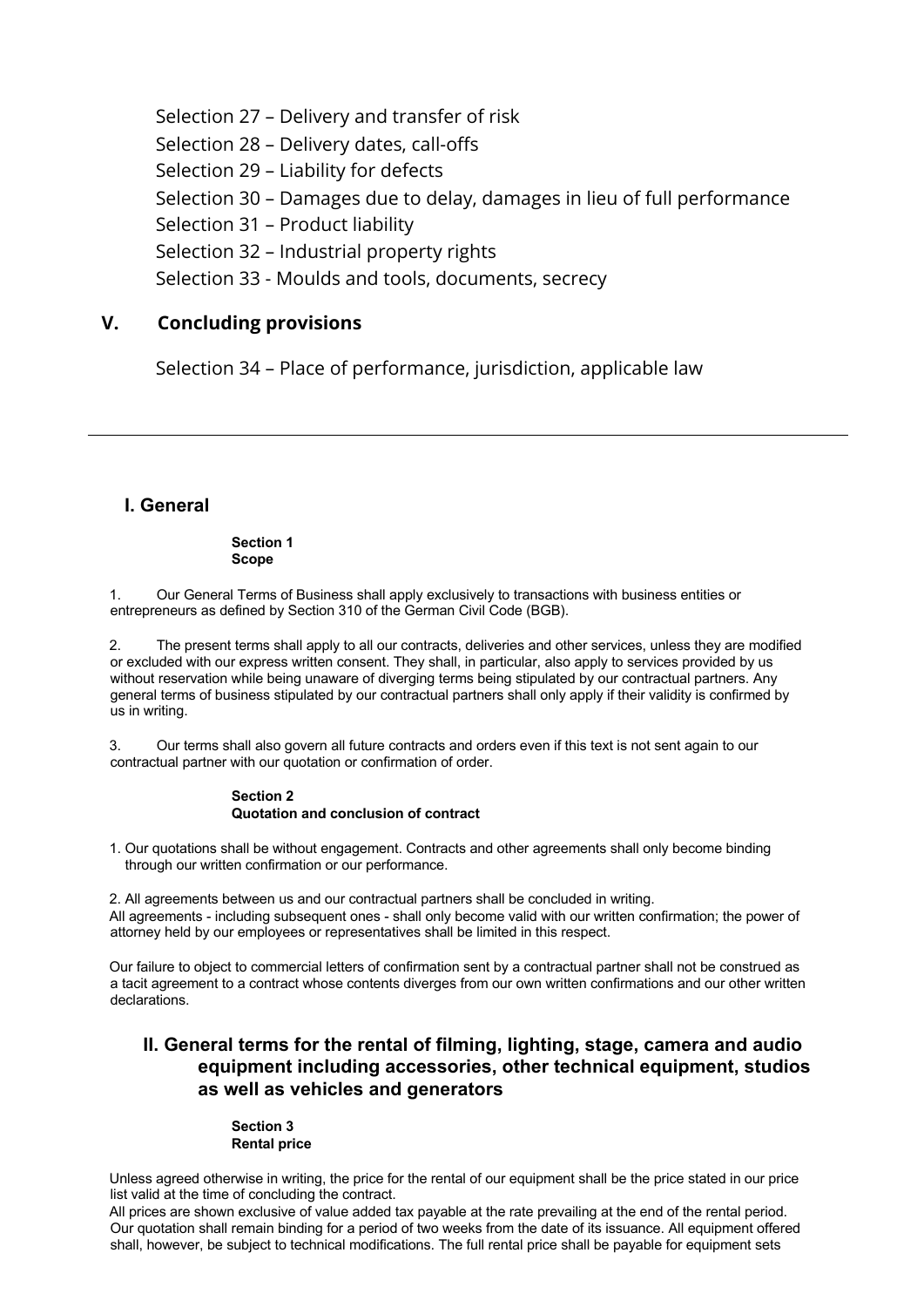with accessories for which a lump-sum price is agreed based on the price list even if individual accessories are not provided pursuant to the customer's instructions.

#### **Section 4 Rental period**

1. The rental period shall commence at the time of the binding order of the equipment, however, at the latest at the time of its provision or delivery from our warehouse and end at the time of its return, however, at the earliest at the end of the agreed rental period, with the return of the equipment within our opening hours, Monday – Friday from 08:00 a.m. to 06:00 p.m.

Transport time shall be deemed rental time. The time of delivery shall be deemed to start once the equipment is ready for shipment from the respective warehouse.

The equipment shall be returned at the latest by 10:00 a.m. on the day after the end of the rental period. lf the equipment is returned after 10:00 a.m., the full daily rate shall be charged for the return day. If an order is cancelled before the specified delivery date, the full rent will still be charged for the agreed rental period.

2. Delivery delays due to force majeure or other unforeseen circumstances for which we cannot be held liable such as breakdowns, strikes, lockouts, lack of transportation, raw material procurement problems, official directives, delayed deliveries by our suppliers shall not be deemed a delay in performance on our part. A delivery date that may have been agreed shall be postponed for the duration of the impediment. lf the impediment lasts for more than one month, we and the customer shall be entitled to withdraw from the unperformed part of the contract after expiry of an adequate period of grace.

#### **Section 5 Transport**

1. lf the equipment is not picked up at our warehouse but shipped to another location, the cost for transportation, packaging and insurance shall be borne by the customer. The equipment shall be deemed made available to the customer at the time of its handover to the carrier. lrrespective of the place of shipment, the risk shall pass to the customer at the time the equipment leaves the warehouse. The above regulations shall also apply in case of transportation by our employees or a third party commissioned by us.

2. lf equipment is shipped abroad, the customer shall be responsible for proper customs clearance and bear the related costs and risks. Any transport damages shall immediately be reported to us and the forwarder and all possible persons or business entities (e.g. carrier, forwarder, other author of the damage) shall immediately be held liable by the customer.

3. Corporate customers must independently check whether the authorised driver is in possession of a driving licence that is still valid in the territory of the Federal Republic of Germany. For this purpose, they must make use of all possibilities available to them to collect the necessary information.

#### **Section 6 Loan for use to third parties, protection of ownership**

The customer shall not lend the rented equipment to third parties, neither for a consideration nor free of charge, without our express written consent. Any loan of the equipment to third parties in violation of this contract shall entitle us to immediately terminate this rental agreement and demand the return of the equipment. The customer shall immediately inform us of any judicial enforcement measures regarding the rented equipment. The costs of any measures taken to protect our rights of ownership shall be borne by the customer. The same shall apply to any losses incurred as a result of equipment not being available due to judicial enforcement measures against the customer.

#### **Section 7 Duty to complain, damages and liability**

1. The customer shall inform us accurately and in every detail of the intended use of the equipment. During the rental period, the customer shall assume unlimited liability for the rented equipment and its accessories, including for random damages. For the duration of the rental period, the customer shall treat the rented equipment with care and keep it in good condition.

The customer shall expertly examine the equipment when it is taken over to ensure it is complete and in faultless condition and shall immediately complain about any defects or missing parts. Any defects that could not be detected through careful expert examination at the time of takeover shall be immediately reported in writing by the customer following their detection. lf no complaint is lodged, the equipment shall be deemed to have been without defects. Any claims, be they reductions of the rental price, claims for damages or rights of retention, resulting from defects of the rented equipment that have not been duly reported shall be excluded, including, in particular, our liability for any direct and indirect losses incurred as a result of a breakdown or failure of the rented equipment and its accessories or for damages incurred at the film location.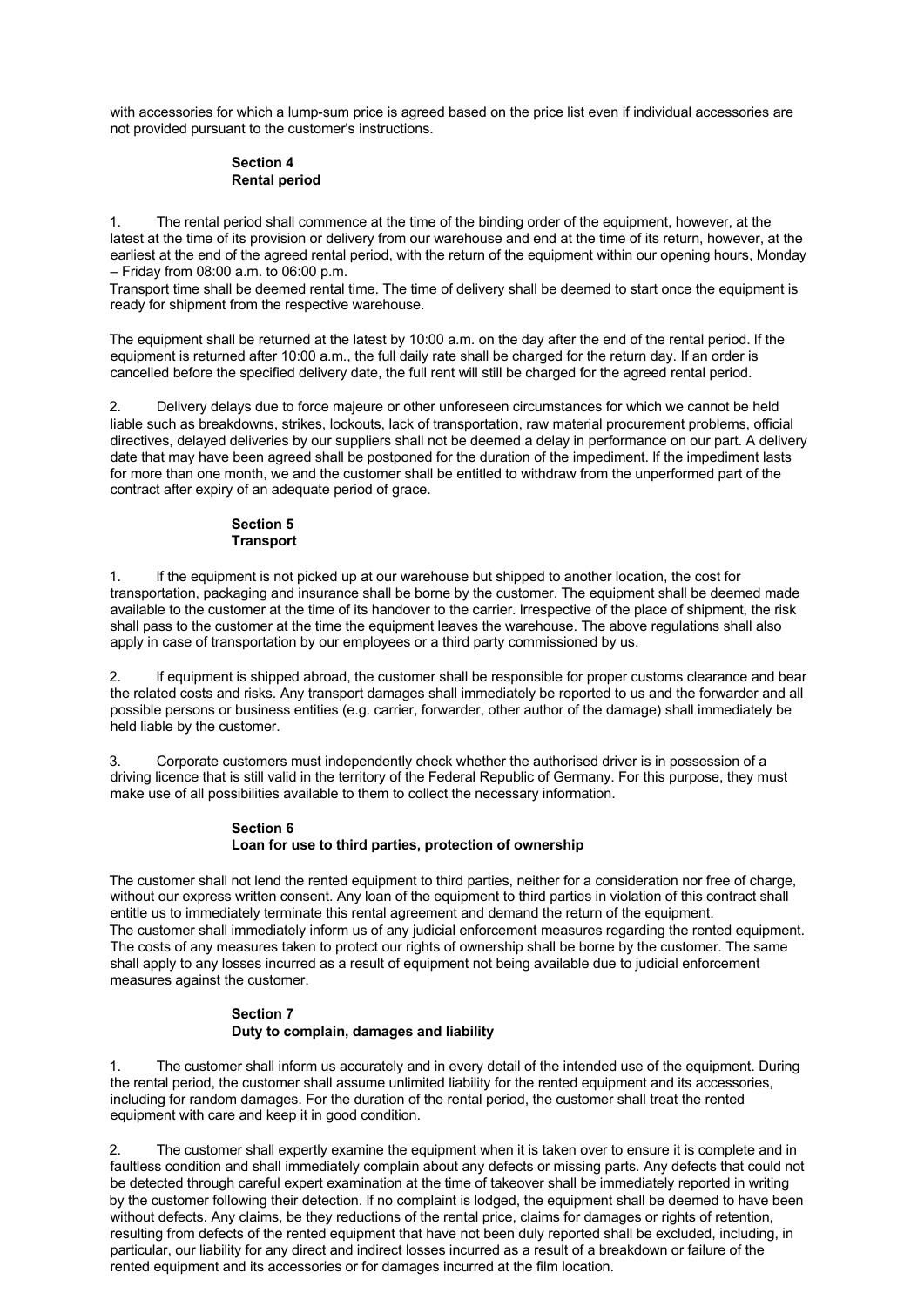Any damage to, deterioration or other change of the rented equipment during the rental period as well as any losses/expenses incurred as a result of such events shall be borne by the customer, unless the customer proves that it is not responsible for the loss or respective event or that the loss results only from a contractual use of the equipment for whose consequences the customer cannot be held liable. The customer shall be liable for every fault of its employees, representatives, any sub-lessees or other persons (including the carrier) who come into contact with the rented equipment in connection with the activities of the customer.

All defects of the equipment or its accessories, losses or transport damages incurred during the rental period shall in any case be reported to us immediately.

The customer may only repair or otherwise change the equipment with our express written consent. The cost of all repairs that may become necessary during the rental period shall be borne by the customer, with the exception of the removal of defects expressly reported at the time of or in connection with the takeover of the equipment or of defects for which the customer or its employees, representatives or other persons for whose behaviour the customer is responsible cannot be held liable, which has to be proven by the customer.

Our liability for losses due to loss of life, bodily injury, damage to health or restriction of freedom of our contractual partner resulting from a culpable violation of our duties shall neither be excluded nor limited.

We shall only be liable for any other losses incurred by our contractual partner if they are based on a wilful or grossly negligent violation of our duties by us, one of our legal representatives or vicarious agents.

We shall only be liable for losses caused by slight negligence if they are due to a violation of material contractual duties; in this case, our liability shall be limited to reasonably foreseeable losses. All other claims for damages by our contractual partner due to a violation of duties, unlawful act or any other legal reason shall be excluded. The above limitations of liability shall not apply to missing warranted qualities if and to the extent to which such warranty was given to protect the customer against damages other than any damage to the rented equipment itself. These exclusions or limitations of our liability shall also apply to the personal liability of our employees and vicarious agents.

The above exclusions of liability shall in any case also apply to consequential losses. However, the above exclusions of liability shall not apply to any claims under product liability law.

4. With the exception of defects expressly reported at the time of takeover of the equipment or defects which could not be detected through careful expert examination at the time of takeover and have been immediately reported in writing at a later date, the occurrence of breakdowns and failures shall not release the customer from its duty to pay the rent nor entitle the customer to reduce the rent.

5. The customer shall return the equipment in faultless condition. The customer shall be liable for all losses incurred as a result of inexpert or improper use of the rented equipment. The occupational accident prevention regulations and the guidelines of the German Electrical Engineers Association (VDE) as well as the International Electrotechnical Commission shall be complied with. The customer shall be liable for all losses incurred as a result of a delayed or improper return of the rented equipment. If data mediums have been rented to the customer, he alone is responsible for the data backup and is obliged to delete the data mediums and return them without his own data or files. We do not give any guarantee or take any liability for the existence of data. We shall not be obliged to examine the equipment immediately upon its return. Acceptance of the equipment without complaint shall not be interpreted as confirmation of it being complete and without defects. We expressly reserve the right to examine the equipment in detail after its return.

6. The customer's liability in the event of violation of copyrights and/or criminal laws via an Internet connection provided by us to the customer is governed by § 9, paragraph 3.

#### **Section 8 Insurance**

The customer shall be obliged to take out insurance against the general liability risk associated with the respective production.

If the lessee acquires his own equipment insurance, he must make sure that the devices are insured at new value. This means if devices cannot be replaced due to their age that they will be replaced by the corresponding successor model. The lessee has to submit his own acquired equipment insurance to the lessor in advance.

ln addition, we can insure the rented equipment under the General Conditions Relating to Electrical Equipment (Allgemeine Bedingungen für die Elektroversicherung, ABE) and the General Machinery and Damage lnsurance Conditions Relating to Mobile and Transportable Equipment (Allgemeine Bedingungen für die Maschinen- und Kaskoversicherung von fahrbaren und transportablen Geräten, ABMG). The respective insurance terms can be viewed at our premises at any time. The customer shall pay a fee equalling 10% of the agreed gross price to us for this insurance. We stress that this insurance contains several exclusions of liability and that there is a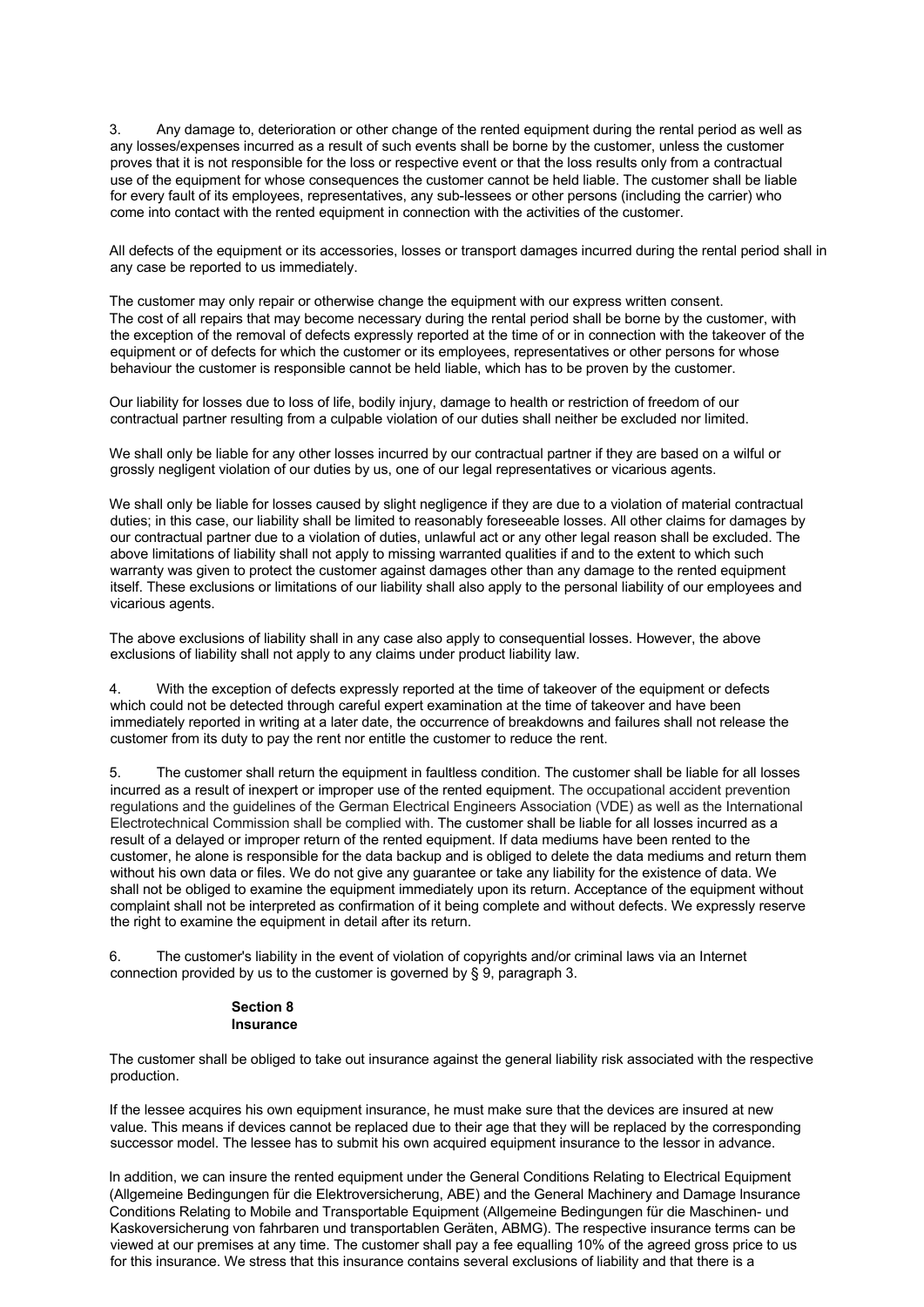deductible of EUR 1250.00 per claim. Damages that result from stunt- and special shootings like filming from vehicles, the air and high mountain areas as well as underwater and/or above the surface of water are not covered.

lf the customer commercially sub-lets our equipment with our express consent, the customer shall be obliged to take out insurance for the equipment and settle any claims under this insurance. ln this case, claims under our insurance shall be excluded. On request, the customer shall provide us with proof of insurance without delay. The costs for extending the insurance cover shall be borne by the customer.

ln addition, the provisions of the German lnsurance Contract Act (Versicherungsvertragsgesetz, VVG) shall be observed. The customer shall be responsible for any disadvantages and liable for any damages resulting from any violation of legal duties (VVG) or contractually agreed duties (ABE, ABMG). The customer shall furthermore report any loss to us and the insurance companies without delay. All losses through burglary, theft or fire shall be reported to the police and a list of stolen assets shall be submitted to the police without delay in case of burglary or theft. The customer shall keep all damaged parts and return them to us on request irrespective of any insurance benefits. ln case of a loss, the customer shall make the damaged equipment immediately available to us on request. We shall be entitled to begin repairs immediately.

#### **Section 9 Rental of studios**

1. As a general rule, the studios and ancillary rooms (hereinafter referred to as "studios") let by us shall only be available Mondays to Fridays unless expressly agreed otherwise. The contractual partner shall only be entitled to ordinary use of the rented studios. All other uses of the studios, especially uses involving special risks (e.g.

pyrotechnics, water basins, heavy loads on the cross beams), shall require our express prior consent.

- 2. The following shall apply to additional services provided in connection with the rental of studios:
- a) Telecommunications, media and data service costs Telephone, fax, electronic media and data service costs as well as other fees for communications equipment shall be charged based on our price list applicable at the time.
- b) Power supply

The quantity of electric energy required for ordinary studio use shall be made available by us. The related fees shall be calculated based on our price list applicable at the time and the studio meter readings at the beginning and the end of the rental period. Any consumption of electric power exceeding the ordinary level of power consumption shall require our prior written consent.

c) Heating

Adequate heating of the studios shall be made available. The related costs shall be determined and charged based on our price list applicable at the time and the quantity of heating energy consumed. d) Water The quantity of water required for ordinary studio use shall be made available. The related costs shall be charged based on our price list applicable at the time and the quantity of water actually consumed.

- d) The rented studios shall be made available in proper and clean (broom swept) condition and shall be returned in this condition. lf our contractual partner fails to return the rented studios by 12:00 p.m. of the last day of the rental period, we shall be entitled to restore the premises to their contractual condition at the cost of our contractual partner without delay. Any disposal costs incurred in this context shall be borne by our contractual partner. ln addition, our contractual partner shall bear the full studio rent for days on which the premises cannot be restored to their contractual, clean (broom swept) condition by 6:30 a.m., unless the customer proves that no loss or a lower loss has been incurred by us in spite of the delayed return. Any further claims for damages against our contractual partner shall remain unaffected by the above. Application of Section 545 of the German Civil Code (BGB) shall be excluded.
- 3. If the contracting party in connection with the renting of studios uses a Internet connection provided by us, he is obliged to exclude the violation of copyrights and criminal laws when using the Internet. In particular, the contractual partner is prohibited from using file sharing systems and/or opening, downloading or otherwise using files with child pornographic content. The contractual partner is responsible for ensuring that his employees, subtenants or other persons commissioned by him who use the Internet connection, are informed about the aforementioned restrictions on use and comply with them. If, during the rental period of a studio, copyright violations or violations of criminal law occur via the Internet connection we have made available to the contractual partner, it is the contractual partner alone who is responsible for this, even if the actual perpetrator/interrupter cannot be identified. The contractual partner shall compensate us for all damages and costs that arise from the infringement of copyrights and/or the violation of criminal laws during the rental period of a studio via the Internet connection provided by us to the contractual partner. In particular, the contractual partner shall compensate us for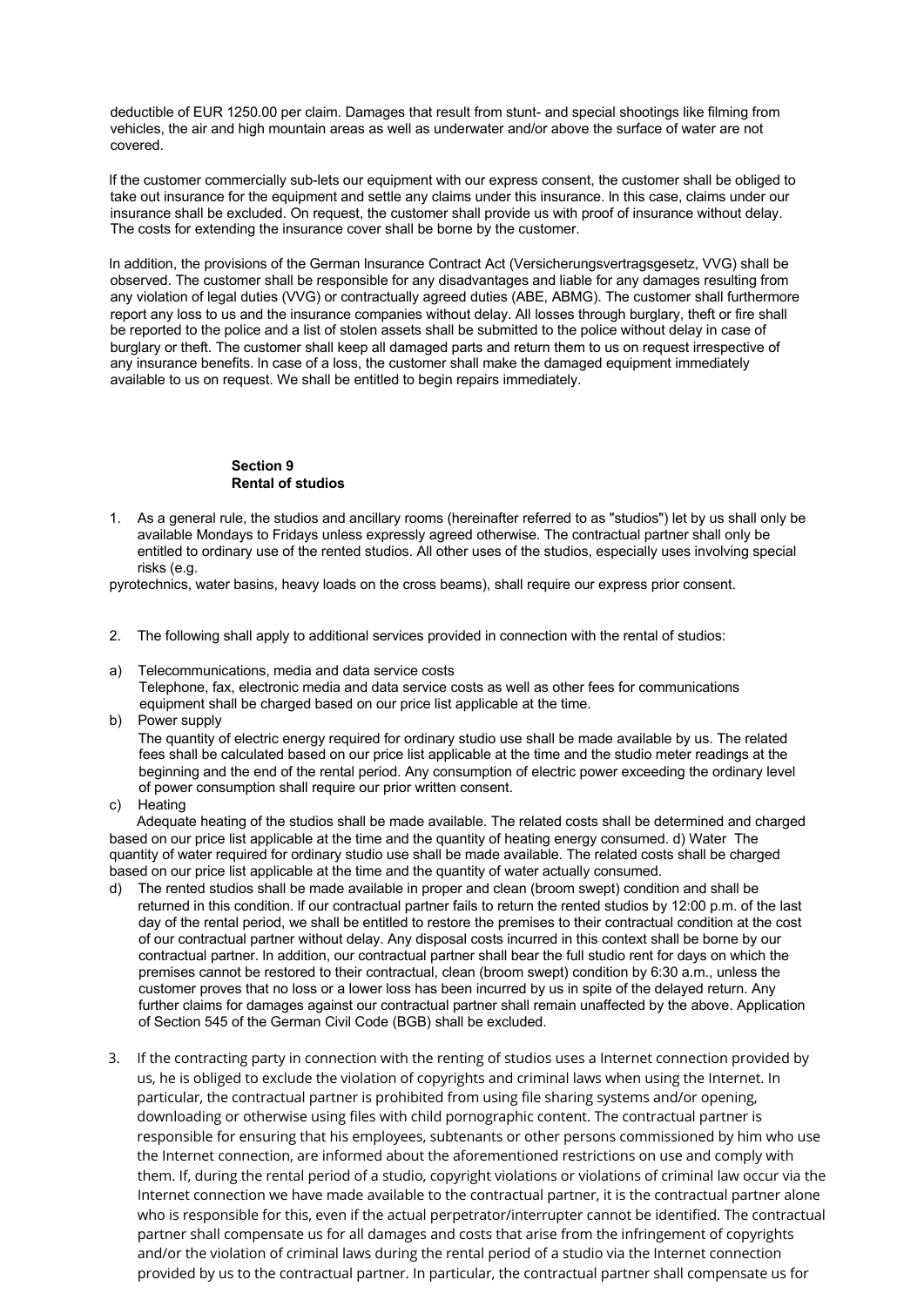any warning costs charged to us by third parties in this regard or keep us free of such costs if a third party issues a warning to us as a disruptive party in the event of such infringements, including the reasonable costs of our own legal advice and legal defence in this regard.

#### **Section 10 Rental of vehicles and generators**

1. The deductible for rented vehicles and generators is EUR 1,500, respectively, for each individual case of damage. This deductible does not include any exemption from liability for loss of rent. For special bodies on vehicles, the deductible is € 2,500.00 per claim. The costs for any supplementary insurance that may be required shall be borne by the customer. In the event of gross negligence, e.g. failure to observe the vehicle dimensions, in particular the clearance height or non-lashing of the load, the renter is fully liable even if insurance has been concluded. Every damage is to be reported in writing to Cinegate within 24 hours. In the event of damage, a € 30,00 administration fee will be charged.

The use of vehicles for trips abroad shall require our prior written consent. The customer shall not be entitled to use the vehicle for commercial transportation of passengers or goods. The vehicle may only be driven by the driver designated in the rental agreement or by a professional driver employed by the customer. The customer shall ensure that all legal and official requirements for driving the vehicle are met prior to departure. The customer shall carefully secure the vehicle against theft and only leave it in guarded car parks. All accidents shall be reported to the police, even if there is no other party involved. No declarations regarding the question of guilt shall be made to other parties involved in the accident. The customer shall be obliged to immediately submit a truthful written report of the accident to us.

- 2. Consumables, especially fuel, oil, etc. shall not be included in the rental price for vehicles and generators. Extra kilometers from 100km per rental day will be charged. The billing for toll fees accrued in Germany for trucks over 7,49t is done using the information from the Toll Collect On Board Units. For this service, an addtional  $\epsilon$  1,90 per day of used toll road and max.  $\epsilon$  39,00 per rental month is charged.
- 3. The leasee is liable without limitation for all violations against traffic and administrative violations and all other legal provisions as well as all possession disorders caused by the leasee or third party to whom the leasee entrusted the vehicle. For vehicles with a load capacity over 2,8t, the steering and rest periods including all further regulations of the current valid driver's regulations (FpersV) and regulation (EG) 561/2006 B shall apply. The leasee shall indemnify us of all penalty and warning tickets, fees and other costs which authorities or other offices charge us on the occasion of such violations. As compensation for the administrative efforts incurred for the processing of inquiries sent to us by enforcement authorities or third parties investigating offenses, crimes or faults committed during the rental period, we receive from the leasee for every such inquiry a flat rate for efforts in the amount of  $\epsilon$  16,50, in addition it is our liberty to claim a further damage.
- 4. Sole responsibility for proper loading and securing the load shall lie with the customer.
- 5. Additional Stipulations for Generators

The generator lessee agrees:

- to have the generator inspected by an authorized and competent workshop after 350 running hours.
- to check the generator's oil and water levels after every 10 running hours.
- to make sure that the fire extinguisher is in the correct position before starting the generator.

6. The customer will recieve a fuel-filled vehicle / generator. All vehicles / generatos have tob e returned fuelfilled by the customer. In case the tank is not completely filled, higher costs will be charged. Current regulations can be found in vehicle reports, which have to be signed by the customer when recieving the car.

#### **Section 11 Rent payment terms**

Our invoices shall be due for payment without any deduction immediately upon receipt. Offsetting against counterclaims which have been disputed by us and are not legally effective shall not be permitted. The assertion of a retaining lien for claims that do not result from the same contractual relationship shall be excluded if these claims have not been recognised by us and are not legally effective. Failure to meet payment dates shall entitle us to terminate the rental agreement with immediate effect and to demand the immediate return of our equipment. The customer shall waive its right to undisturbed possession, use and control of its premises and authorise us to access every room in which the rented equipment is stored to recover our property. The customer shall not be entitled to any retaining lien that does not result from the same underlying rental relationship.

We shall be entitled to interest at a rate of eight percent above the base interest rate applicable at the time from the due date without any further demand for payment. Any additional claims - especially due to delayed performance by our contractual partner - shall remain unaffected.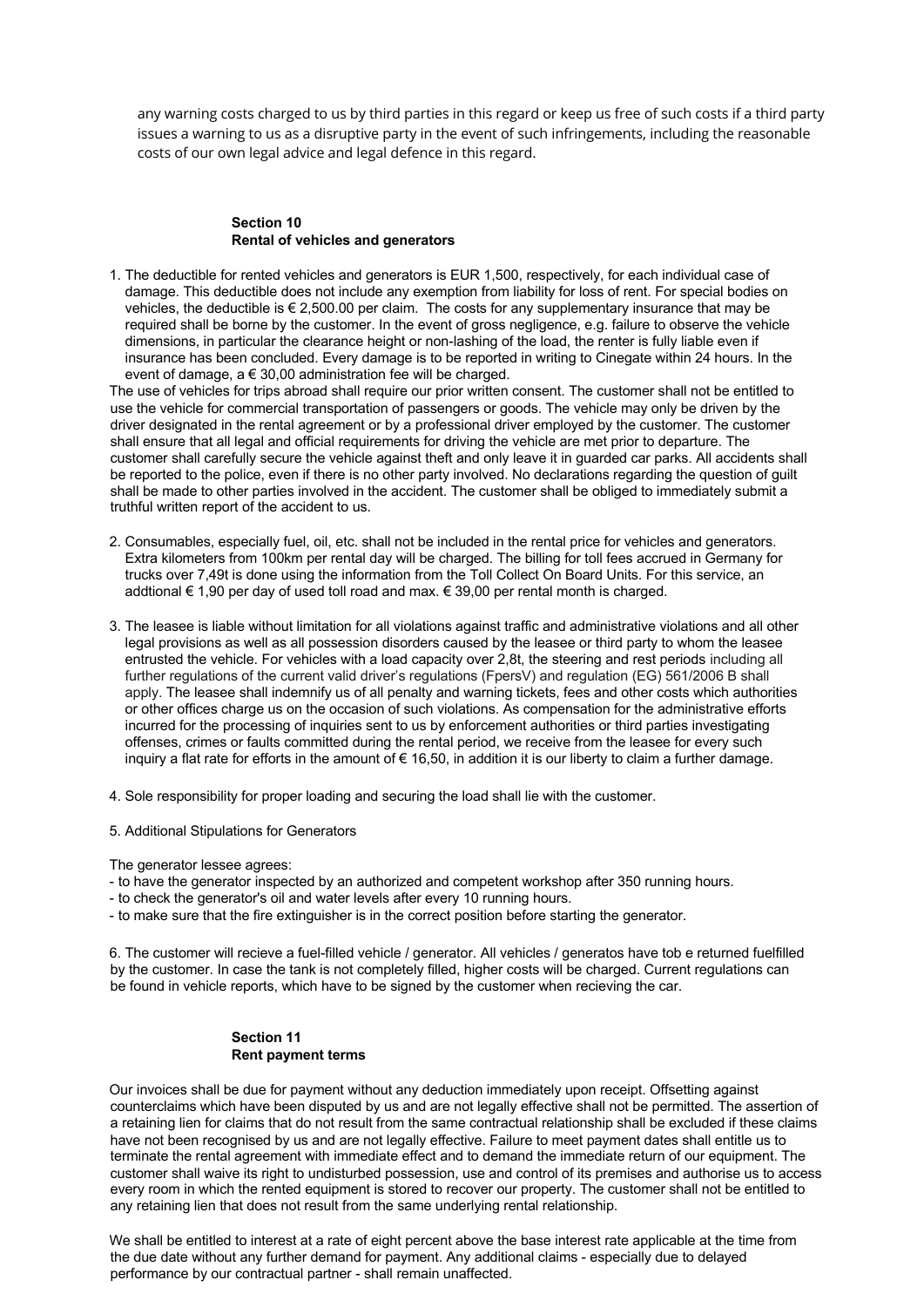# **III. Terms of selling and supply contracts**

#### **Section 12 Prices, price increases and payment**

- 1. Our prices shall be in euro exclusive of value added tax, packaging, freight, postage and insurance.
- 2. ln case of a material change in the costs of labour, materials and energy during long-term contracts (contracts with a term of more than 12 months or contracts of unlimited duration), we shall be entitled to demand an adequate adjustment of the price which takes these factors into account.
- 3. We reserve the right to make our services and equipment available only against contemporaneous payment of the agreed prices. Unless agreed otherwise in writing, our invoices shall be due for net payment within 14 days of receiving our goods/services as well as the corresponding invoice or, in cases where this is sufficient for our claims to become due, after our contractual partner has been notified that the goods/services are ready for shipment and has received the invoice.
- 4. Our invoices shall be deemed accepted if they are not disputed in writing by our contractual partner within 14 days of receiving the invoice. We shall inform our contractual partner accordingly on every invoice.
- 5. We shall be entitled to interest at a rate of eight percentage points above the base interest rate applicable at the time from the due date without any further demand for payment. Any additional claims - especially due to delayed performance by our contractual partner - shall remain unaffected.

Offsetting against counterclaims which are disputed by us and are not legally effective shall not be permitted. The assertion of a retaining lien for claims that do not result from the same contractual relationship shall be excluded if these claims have not been recognised by us and are not legally effective.

#### **Section 13 Deterioration of the contractual partner's financial circumstances, doubts about the contractual partner's ability to pay**

1. lf one of the following events occurs or if the existence of such an event prior to conclusion of the contract becomes known to us after conclusion of the contract, we shall be entitled to demand advance payment of the agreed price by our contractual partner, revoke any credit agreed or granted or return any outstanding bills of exchange and demand immediate payment. This shall apply in case of the following events: Judicial or out-of-court insolvency or composition proceedings over the assets of our contractual partner are opened or the opening of such proceedings is declined by a court because of insufficient assets; we receive a written credit report from a bank or credit reporting agency which shows that our contractual partner is unworthy of credit or that its financial circumstances have deteriorated materially or a cheque or bill of exchange made out by our contractual partner and accepted by us is not paid or is dishonoured.

2. lf our contractual partner fails to meet our legitimate request for advance payment within an adequate period of grace set by us, we shall be entitled to withdraw from the contract or demand damages in lieu of performance, however, the latter only with respect to the part of the contract not yet performed by us.

#### **Section 14 Shipping and transfer of risk**

- 1. lrrespective of the location from which the goods are dispatched, the risk shall pass to our customer when the goods are dispatched, including in those exceptional cases where shipping and/or assembly at no charge to the customer have been agreed. The above shall not apply when the goods are transported by our own employees or when our employees are responsible for any damage to or loss of the goods.
- 2. lf we have received no shipping instructions from our contractual partner or if a deviation from such instructions is considered necessary, we shall ship the goods as we see fit without being obliged to use the cheapest or fastest shipping method.

If expressly wished by our contractual partner, we can insure the goods against any insurable risk desired by our contractual partner, including in particular theft and transport damage. The cost of such insurance shall be borne by our contractual partner. Any transport damage shall be reported to us without delay; moreover, the recipient shall ensure that the related claims and reservations are asserted to the carrier upon delivery.

3. lf the shipping of the goods is delayed on request of our contractual partner or due to reasons for which our contractual partner is responsible, the risk shall pass already to our contractual partner when we notify our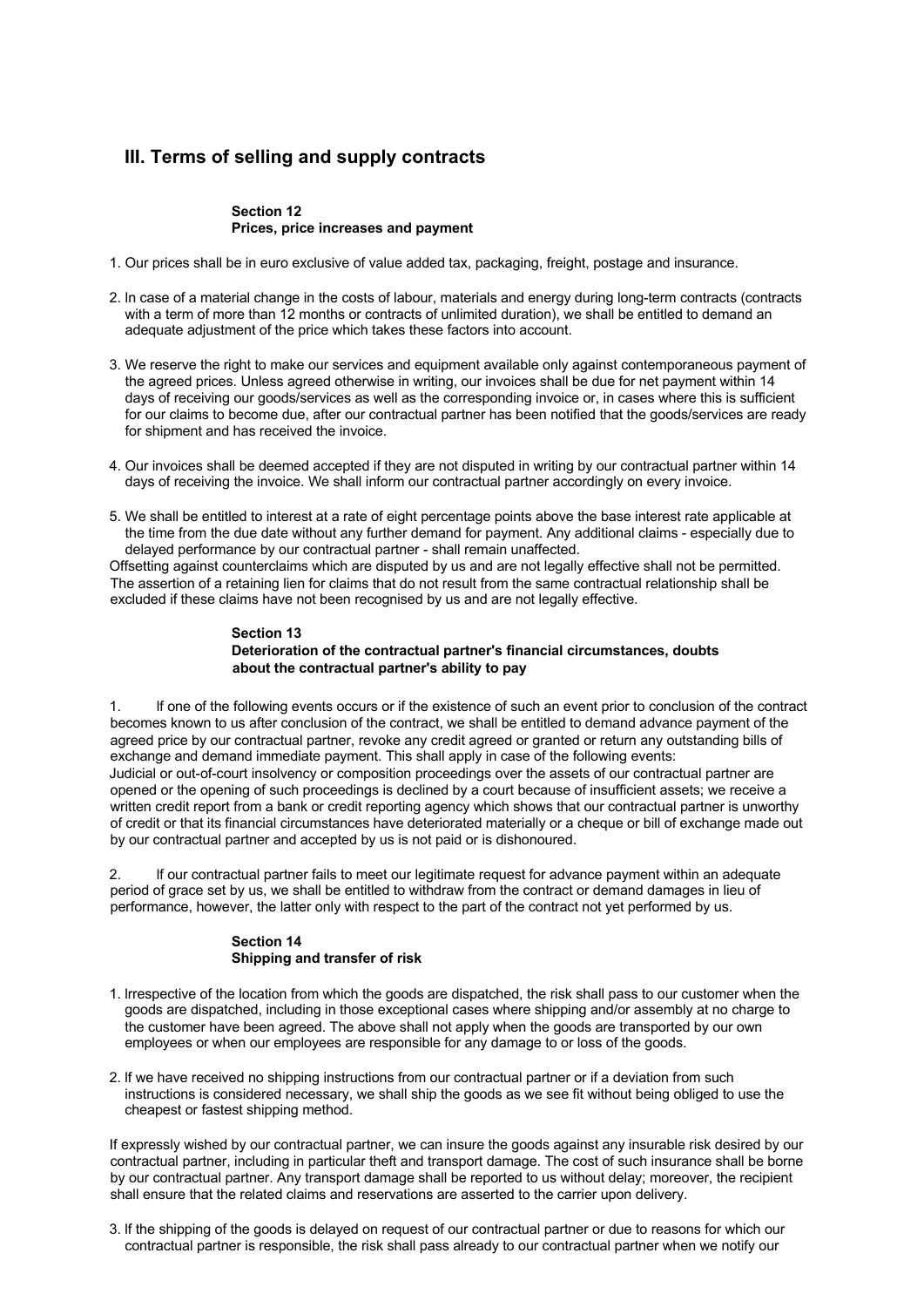contractual partner that the goods are ready for shipment. ln this case, the goods shall be stored at our contractual partner's own expenses and risk.

4. We shall be entitled to make partial shipments and make out separate invoices to a reasonable extent.

#### **Section 15 Delivery periods**

1. Delivery periods and dates shall only be binding if they have been confirmed in writing by us. Delivery periods shall begin on the day we post our order confirmation and are extended accordingly in cases where we cannot be held liable for any delays or our contractual partner fails to meet any obligations - resulting from other contracts - towards us.

2. A delivery period or delivery date shall be deemed to have been met if the goods or, in cases in which the goods cannot or are not to be shipped, our notification that the goods are ready for delivery have been dispatched before expiry of the deadline.

#### **Section 16 Declaration on the rights exercised after a period of grace for final performance has been set**

lf our contractual partner has set a period of grace for final performance following non-delivery or improper delivery, and if such a period of grace has expired, we shall be entitled to ask the customer to declare within a reasonable period of time whether the customer continues to demand final performance despite the expired period of grace or whether the customer elects to exercise any other rights. lf our contractual partner makes no declaration within the reasonable period of time set, its claim to final performance shall be excluded. lf our contractual partner declares within such a reasonable period of time that our contractual partner continues to demand performance, our contractual partner shall be entitled to set another period of grace and exercise its other rights after its expiry.

#### **Section 17 Delayed performance, exclusion of the duty to perform**

ln case of delayed performance by us or exclusion of our duty to perform in accordance with Section 275 of the German Civil Code (BGB), we shall only be liable for damages under the conditions and to the extent set out in Section 20 (4); however, the following additional provisions shall apply:

In case of delayed performance by us, our contractual partner shall only be entitled to damages in lieu of performance after having set a reasonable period of grace for delivery of at least four weeks; our contractual partner shall, however, have the right to set an adequate deadline of less than four weeks in individual cases where a period of grace of four weeks is unacceptable to it;

As a general rule, any right to claim rescission of contract or any claim for damages to which the contractual partner is entitled shall be limited to the unperformed part of the contract, unless the customer is reasonably no longer interested in the performed part of the contract;

The statute of limitations for claims for damages brought against us due to delayed performance or an exclusion of our duty to perform in accordance with Section 275 of the German Civil Code (BGB) shall be 12 months from the start of the legal period of time;

The above provisions shall not apply to losses due to loss of life, bodily injury, damage to health or restriction of freedom of our contractual partner or losses due to a wilful or grossly negligent violation of our duties by us, one of our legal representatives or vicarious agents. ln case of delayed performance, the above provisions moreover shall not apply if a firm deal has been struck.

#### **Section 18 Delayed acceptance by our contractual partner**

1. ln case of delayed acceptance of all or part of our services by our contractual partner, our claim for payment of the respective goods shall become due immediately. ln this case, we shall furthermore be entitled to either withdraw from the contract or demand damages in lieu of performance, however, the latter only with respect to the part of the contract not yet performed by us, after expiry of an adequate period of grace which we have set informing our contractual partner that we will reject the acceptance of our services by the contractual partner after expiry of this deadline. Our legal rights in case of delayed acceptance by our contractual partner shall remain unaffected by the above.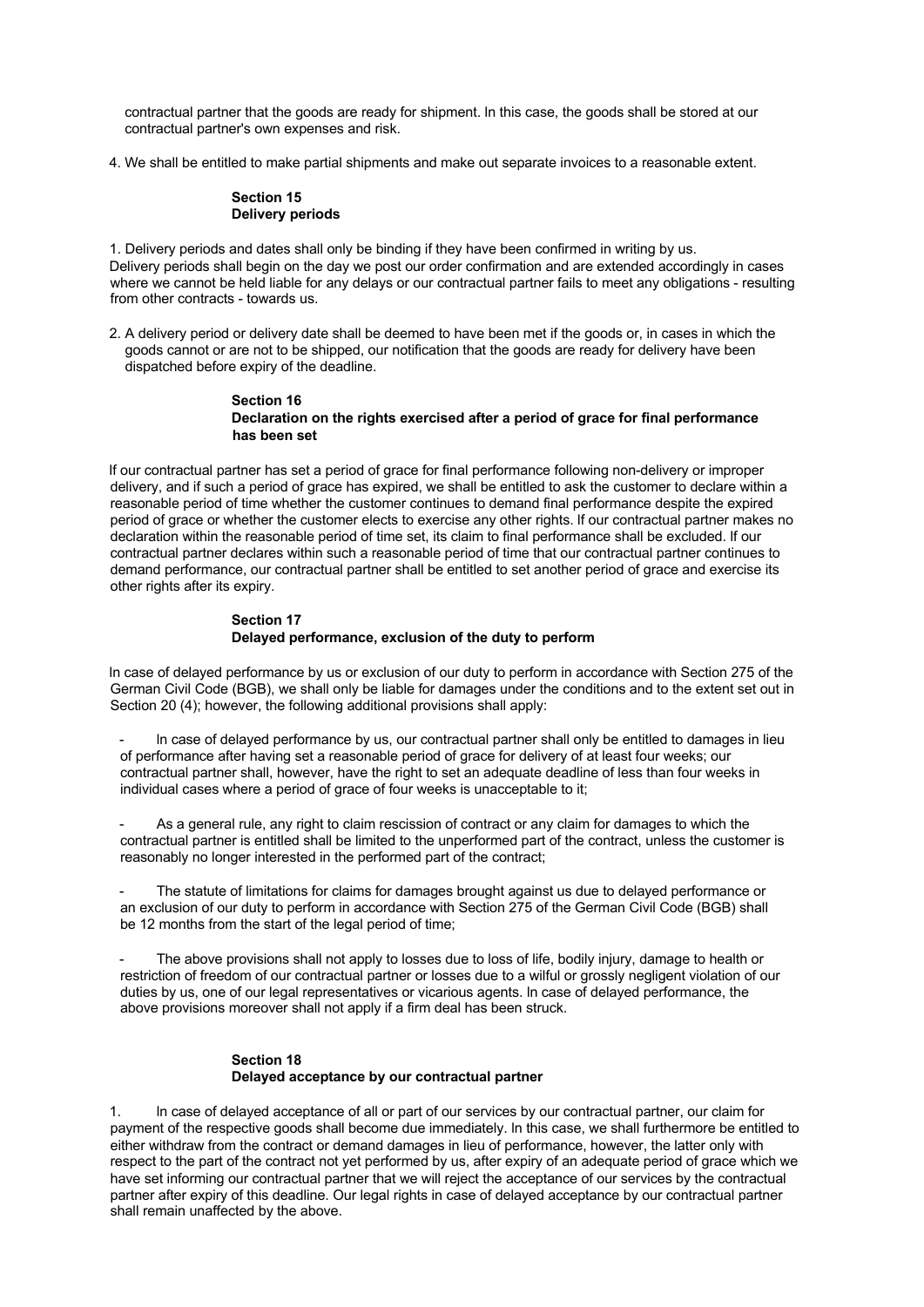2. Any storage costs, warehouse rents and insurance expenses incurred by us for goods due for acceptance that have not been accepted yet shall be refunded to us by our contractual partner. However, we shall not be obliged to take out insurance for stored goods.

3. lf delivery of the goods is delayed on our contractual partner's request or in case of delayed acceptance by our contractual partner, we shall be entitled to charge a storage fee in an amount of 0.2% of the invoice amount per month or part thereof after expiry of one month after we have notified our contractual partner that the goods are ready for delivery; we, however, reserve the right to claim higher actual damages incurred by us.

#### **Section 19 Nature of goods, improved and reduced performance**

1. The information regarding the goods and their intended use, dimensions, weight, durability, practical value or other properties provided in our catalogues, brochures, price lists, descriptions, drawings and other documents are only customary approximate values which merely describe our products and shall only be binding if this is expressly confirmed by us.

In case of goods to be produced or delivered by us based on drawings, specifications, samples or other instructions of our contractual partner, the risk that the goods are suitable for the intended use shall be borne by our contractual partner.

3. Deviations in nature, dimensions, weight, technical specifications and other properties shall be reserved to the extent that these have no material impact on the usability of the delivered goods and that the deviations are not unacceptable to our contractual partner for other reasons.

#### **Section 20**

#### **Liability for defects and damages in case of sales**

1. Claims of our contractual partner in relation to defective goods shall only be permitted if our contractual partner has properly fulfilled its duty to investigate and complain as defined in Section 377 of the German Commercial Code (HGB), with the complaint having to be lodged in writing. lf our contractual partner fails to lodge a proper and timely complaint, our contractual partner shall no longer be entitled to assert any claims resulting from the reported circumstances, unless we have acted fraudulently.

2. ln order to permit the investigation and determination of claims of our contractual partner in relation to defective goods, our contractual partner shall promptly make a sufficient number of the allegedly defective parts available to us for examination by us or third parties, with the shipping costs being borne by us. Should the complaint prove to be unjustified, the shipping and investigation costs shall be borne by the customer.

3. Our contractual partner's rights in relation to defective goods shall be governed by the legal regulations with the precondition that our contractual partner shall be obliged to grant us an adequate period of grace for final performance of at least 4 weeks; our contractual partner shall, however, have the right to set an adequate deadline of less than four weeks in individual cases where a period of grace of four weeks is unacceptable to the customer. The period of grace for performance shall never begin before the date on which our contractual partner has returned the defective goods to us, with the return shipping costs being borne by us. This provision shall only be excluded if returning the goods is unacceptable to our customer (e.g. if the goods have meanwhile been processed or otherwise installed).

lf only some of the goods delivered by us are defective, our contractual partner's right to demand withdrawal from the contract or damages in lieu of performance shall be limited to the defective part of the delivery, unless this restriction is impossible or unacceptable to our contractual partner.

Claims for damages of our contractual partner in relation to defective delivery or performance shall otherwise be limited as defined in Section 7 (3).

4. The statute of limitations for warranty claims shall be 12 months from the transfer of risk, unless the defect has been grossly negligently or wilfully caused by us or fraudulently concealed by us.

#### **Section 21 Reservation of title in case of sales**

1. Until all our current or future claims due from our contractual partner have been satisfied, our contractual partner shall grant us the following collateral which we shall release as we see fit if its nominal value clearly exceeds our claim by more than 20%:

The delivered goods shall remain our property.

Any processing and modification of the goods shall be performed for our benefit, however, without any obligation on our part. lf the goods delivered by us are processed together with other objects not owned by us, we shall acquire co-ownership of the new asset in proportion of the invoice amount of the goods delivered by us to the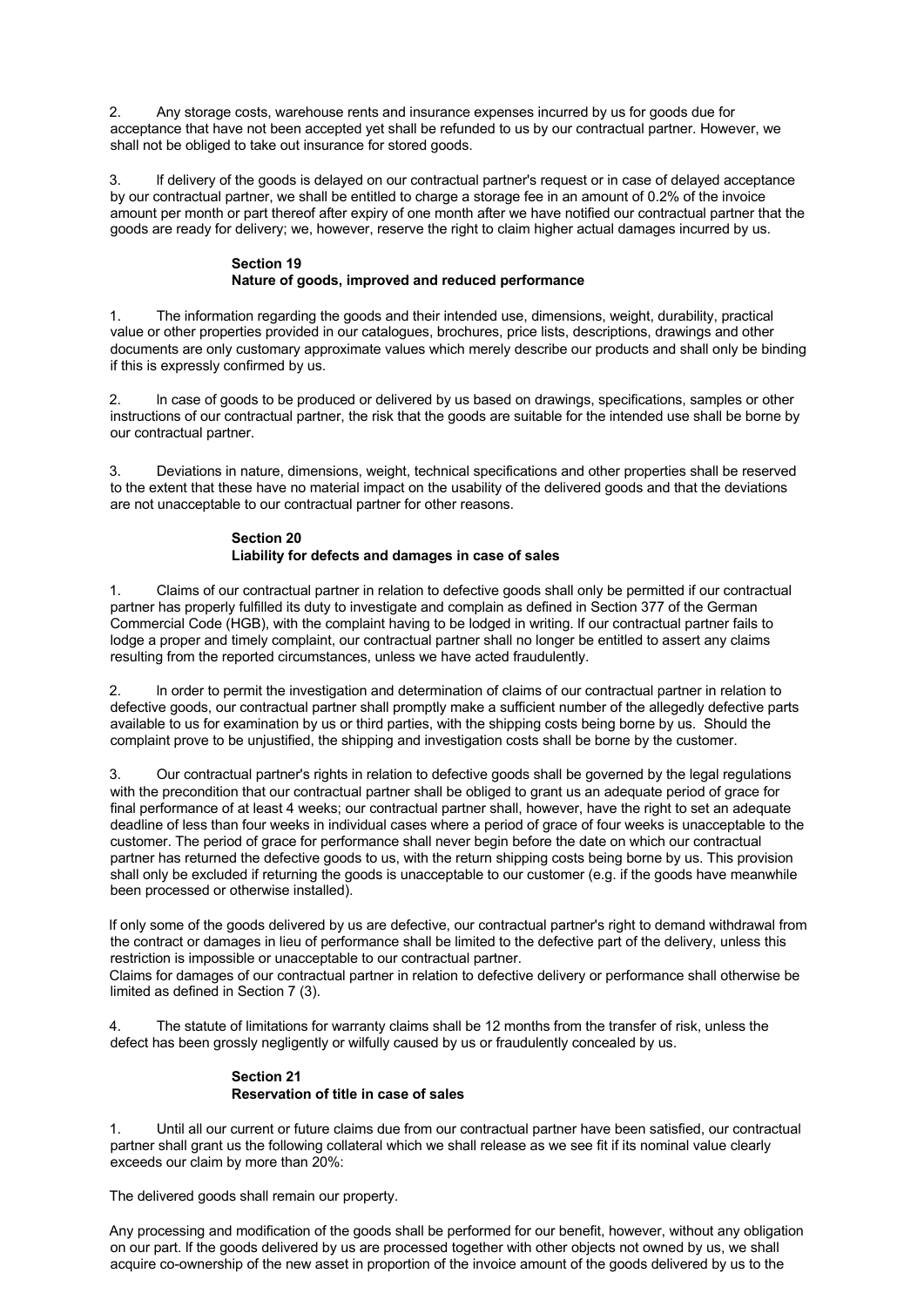invoice amount of the other goods used at the time of processing. lf our goods are combined or mixed with other movable objects into a single asset and if this asset is considered as a principal asset, our contractual partner shall transfer a fractional co-ownership to us, provided the principal asset is owned by our contractual partner. Any delivery to us required to acquire ownership or co-ownership shall be replaced by the herewith concluded agreement that our contractual partner shall keep the asset on our behalf like a hirer or, if our contractual partner is not in possession of the asset, that delivery shall herewith be replaced by assignment of the right to recover possession from the owner.

Assets (co-)owned by us in accordance with the above provisions shall be hereinafter referred to as "reserved goods" (i.e. goods subject to reservation of ownership).

2. The contractual partner shall be entitled to sell the reserved goods in the ordinary course of business as well as to combine, process or mix them with goods owned by third parties. The contractual partner shall herewith assign any claims resulting from the sale, combination, processing or mixing to us in full or pro-rata to our fractional co- ownership of the sold or processed object. Upon transfer of such claims to the current account, this assignment shall also include all balances claimed. The assignment shall have priority over the rest.

We shall authorise the contractual partner to collect the assigned claims, subject to revocation. The contractual partner shall pay the collected amounts to us without delay as soon as and to the extent that our claims become due. To the extent that our claims have not become due yet, the collected amounts shall be recorded separately by the contractual partner.

Our right to collect the claims ourselves shall remain unaffected. We shall, however, undertake not to collect the claims as long as our contractual partner meets its payments from the collected amounts, there is no delay in payment and, in particular, no insolvency or composition petition has been filed or payments have not been stopped. On our request, our contractual partner shall be obliged to disclose the assigned claims and their debtors to us, to hand over the related documents to us and to give us all information required for collection. lf we are entitled to collect the claims, our contractual partner shall be obliged to give us all information required for collection and to inform third-party debtors about the assignment, with us being entitled to inform the debtors about the assignment ourselves. ln case of a stoppage of payment, an insolvency petition or the opening of insolvency proceedings, judicial or out- of-court composition proceedings, our contractual partner's rights to resell, process, combine, mix and install the reserved goods and to collect the assigned claims shall lapse even without our revocation.

3. Our contractual partner shall inform us immediately of any third-party action against the reserved goods and assigned claims. Any cost incurred to oppose and repel such actions shall be borne by the contractual partner.

4. The contractual partner shall be obliged to treat the reserved goods with care and, in particular, to adequately insure them on a reinstatement value basis against fire and water damage and theft at its own expenses.

5. ln case of any breach of contract by the contractual partner - especially delayed payment - we shall be entitled to demand return of the reserved goods at the contractual partner's expenses or the assignment of its rights to recover possession from third parties without having to withdraw from the contract previously or simultaneously. ln particular, a demand to return or an attachment of the reserved goods by us shall not be deemed a withdrawal from the contract, unless we expressly declare in writing that we withdraw from the contract.

6. Should our reservation of title become invalid due to deliveries abroad or other reasons or should we lose ownership of the reserved goods due to any reason, our contractual partner shall be obliged to grant us without delay another form of security in the reserved goods or other collateral for our claims which is effective under the law applicable at the customer's domicile and comes as close as possible to a reservation of title under German law.

#### **Section 22**

The assignment of any kind of claim due from us by our contractual partner shall require our written consent.

### **IV. Terms of procurement**

#### **Section 23 Orders**

1. lf our contractual partner does not accept our orders within 10 days, our order shall no longer be binding.

2. Our orders shall only be valid and binding if they have been placed in writing.

#### **Section 24 Prices**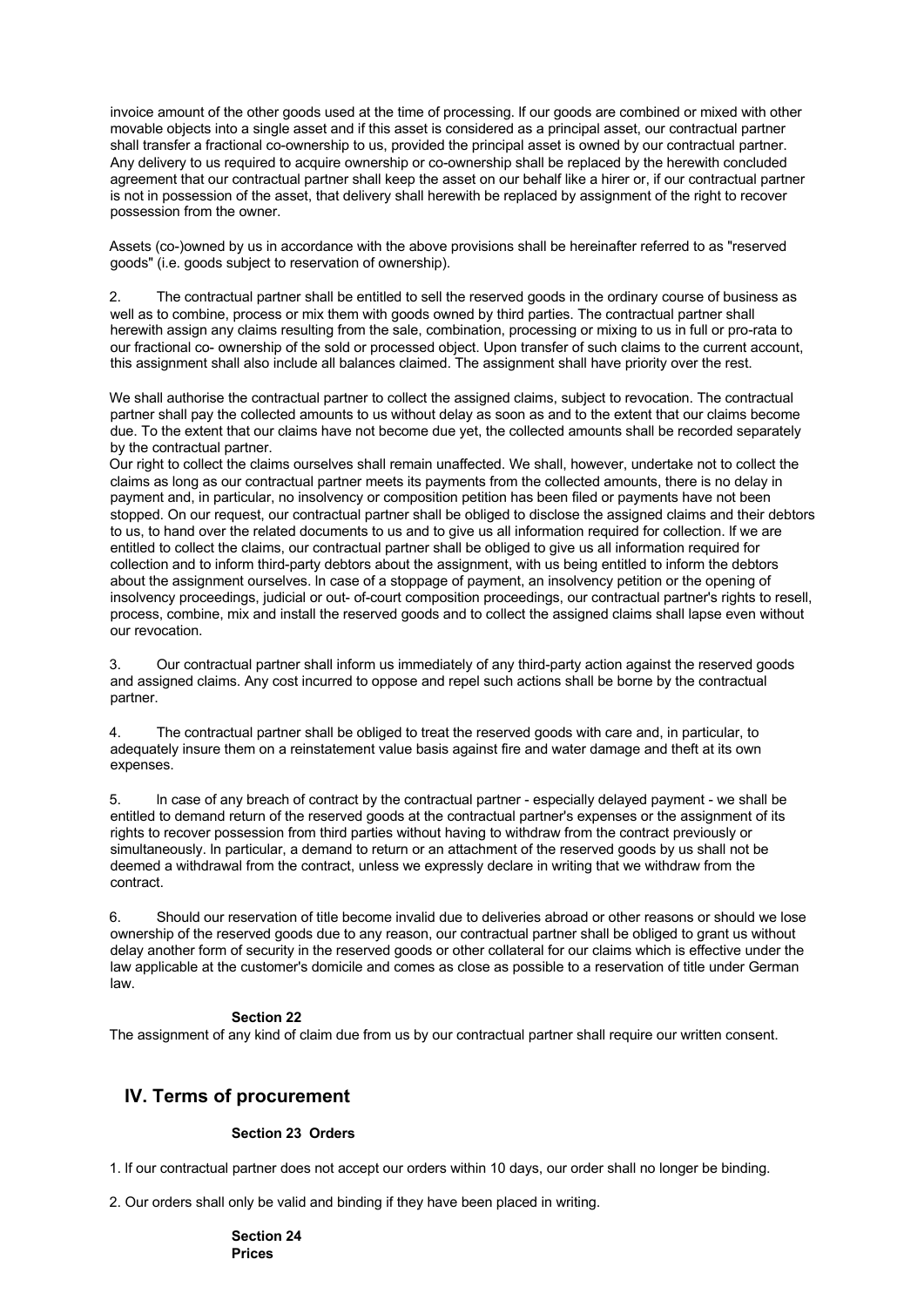The prices indicated in our orders shall be fixed prices in euro. Prices shall be "free location of receipt". Value added tax shall be shown separately in invoices for goods.

#### **Section 25 Payment**

Payment shall be made 14 days after receipt of the goods and invoice. lf delivery dates or deadlines have been agreed, the period of payment shall begin at the agreed delivery date rather than the date on which the goods are received in case of earlier delivery.

#### **Section 26 Offsetting, retaining lien**

We shall in any case be entitled to set off payment against any counterclaims or to exercise a retaining lien.

#### **Section 27 Delivery and transfer of risk**

1. Our contractual partner shall be responsible for the correct delivery of its goods and services as well as the proper and full completion of the shipping documents. Shipping notes shall be sent separately to us immediately upon dispatch of every consignment.

The date and number of our order shall be indicated in the shipping documents including the delivery and shipping note; partial shipments shall be marked as such.

2. The performance and price risk shall in any case only pass to us upon arrival of the goods and services at our premises or the location of receipt indicated by us.

#### **Section 28 Delivery dates, call-offs**

1. The agreed delivery and call off dates and deadlines shall be binding; they shall begin at the date of our order or confirmation. ln case of a potential delay in delivery for whatever reason, our contractual partner shall inform us without delay in writing about the reasons for the delay and its probable duration.

2. Our call-offs shall at the latest become binding if our contractual partner does not object within 10 days after their receipt.

#### **Section 29 Liability for defects**

1. We shall only be required to immediately lodge a complaint to our contractual partner in case of obvious defects that can be easily detected without examination or any defects detected by us as well as improved and reduced performance; in all other cases, Section 377 of the German Commercial Code (HGB) shall not apply.

2. Our contractual partner shall herewith assign its warranty claims (claims due to liability for defects) due from third parties, suppliers or sub-contractors in connection with the production, delivery or performance of the goods and services ordered by us to us. This assignment shall neither exclude nor limit our contractual partner's own liability for defects. We shall, however, be obliged to re-assign the respective claims to our contractual partner if and to the extent that our contractual partner meets the obligations towards us due to defects itself.

On request of our contractual partner, we shall be obliged to make any declarations that may be required or make sense to assert or protect the assigned claims to third parties, suppliers or sub-contractors of our contractual partner or to take any cooperative action that may be required or make sense at any time.

#### **Section 30 Damages due to delay, damages in lieu of full performance**

In case of delayed delivery by our contractual partner, the latter shall pay a lump-sum compensation of 1% of the delivery value per full week of delay, however, no more than 9% of the delivery value; our contractual partner shall, however, have the right to prove that no loss or a lower loss has been incurred as a result of the delay.

Our right to claim further damages shall remain unaffected.

2. ln every case in which we are entitled to damages in lieu of full performance, we shall be entitled to demand 15% of the contract price as compensation without proof, unless our contractual partner proves that no loss or a lower loss has been incurred.